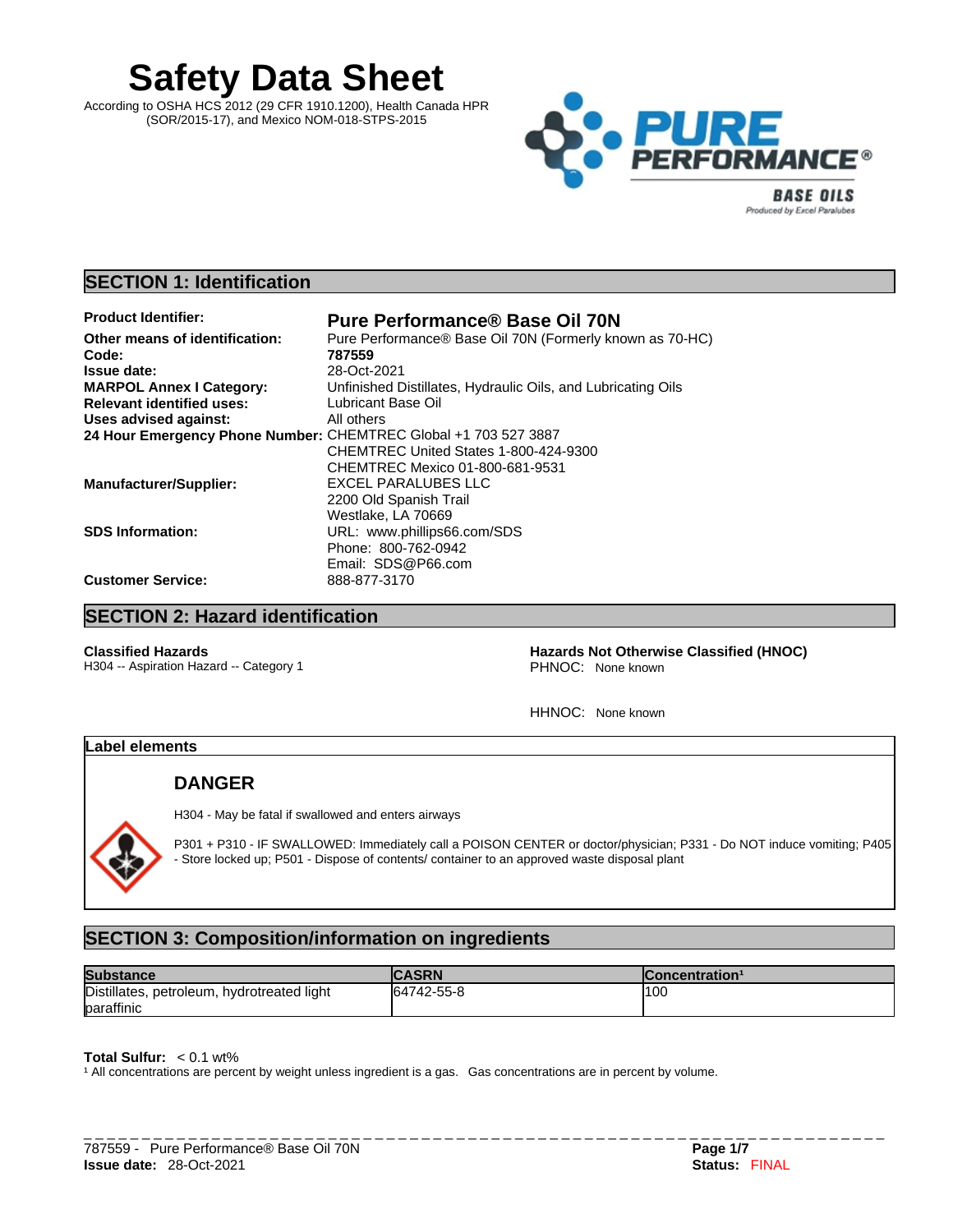# **SECTION 4: First aid measures**

**Eye Contact:** If irritation or redness develops from exposure, flush eyes with clean water. If symptoms persist, seek medical attention.

**Skin Contact:** Remove contaminated shoes and clothing and cleanse affected area(s) thoroughly by washing with mild soap and water or a waterless hand cleaner. If irritation or redness develops and persists, seek medical attention.

\_ \_ \_ \_ \_ \_ \_ \_ \_ \_ \_ \_ \_ \_ \_ \_ \_ \_ \_ \_ \_ \_ \_ \_ \_ \_ \_ \_ \_ \_ \_ \_ \_ \_ \_ \_ \_ \_ \_ \_ \_ \_ \_ \_ \_ \_ \_ \_ \_ \_ \_ \_ \_ \_ \_ \_ \_ \_ \_ \_ \_ \_ \_ \_ \_ \_ \_ \_ \_

**Inhalation:** First aid isnot normally required.If breathing difficulties develop, move victim away from source of exposure and into fresh air in a position comfortable for breathing. Seek immediate medical attention.

**Ingestion:** Aspiration hazard: Do not induce vomiting or give anything by mouth because this material can enter the lungs and cause severe lung damage. If victim is drowsy or unconscious and vomiting, place on the left side with the head down. If possible, do not leave victim unattended and observe closely for adequacy of breathing. Seek medical attention.

**Most important symptoms and effects, both acute and delayed:** Inhalation of oil mists or vapors generated at elevated temperatures may cause respiratory irritation. Accidental ingestion can result in minor irritation of the digestive tract, nausea and diarrhea. Prolonged or repeated contact may dry skin and cause irritation.

**Notes to Physician:** Acute aspirations of large amounts of oil-laden material may produce a serious aspiration pneumonia. Patients who aspirate these oils should be followed for the development of long-term sequelae. Inhalation exposure to oil mists below current workplace exposure limits is unlikely to cause pulmonary abnormalities.

# **SECTION 5: Firefighting measures**

# **NFPA 704: National Fire Protection Association**

**Health:** 0 **Flammability:** 1 **Instability:** 0 0 = minimal hazard



- $1 =$  slight hazard
- 2 = moderate hazard  $3$  = severe hazard
- $4 =$  extreme hazard
- 

**Extinguishing Media:** Dry chemical, carbon dioxide, foam, or water spray is recommended. Water or foam may cause frothing of materials heated above 212°F / 100°C. Carbon dioxide can displace oxygen. Use caution when applying carbon dioxide in confined spaces. Simultaneous use of foam and water on the same surface is to be avoided as water destroys the foam.

#### **Specific hazards arising from the chemical**

**Unusual Fire & Explosion Hazards:** This material may burn, butwill not ignite readily. If container is not properly cooled, it can rupture in the heat of a fire.

**Hazardous Combustion Products:** Combustion may yield smoke, carbon monoxide, and other products of incomplete combustion. Oxides of nitrogen and sulfur may also be formed.

**Special protective actions for fire-fighters:** For fires beyond the initial stage, emergency responders in the immediate hazard area should wear protective clothing. When the potential chemical hazard is unknown, in enclosed or confined spaces, a self contained breathing apparatus should be worn. In addition, wear other appropriate protective equipment as conditions warrant (see Section 8). Isolate the hazard area and deny entry to unnecessary and unprotected personnel. Stop spill/release if it can be done safely. Move undamaged containers from immediate hazard area if it can be done safely. Water spray may be useful in minimizing or dispersing vapors and to protect personnel. Cool equipment exposed to fire with water, if it can be done safely. Avoid spreading burning liquid with water used for cooling purposes.

# **See Section 9 for Flammable Properties including Flash Point and Flammable (Explosive) Limits**

# **SECTION 6: Accidental release measures**

**Personal precautions, protective equipment and emergency procedures:** This material may burn, butwill not ignite readily. Keep all sources of ignition away from spill/release. Stay upwind and away from spill/release. Avoid direct contact with material. For large spillages, notify persons down wind of the spill/release, isolate immediate hazard area and keep unauthorized personnel out.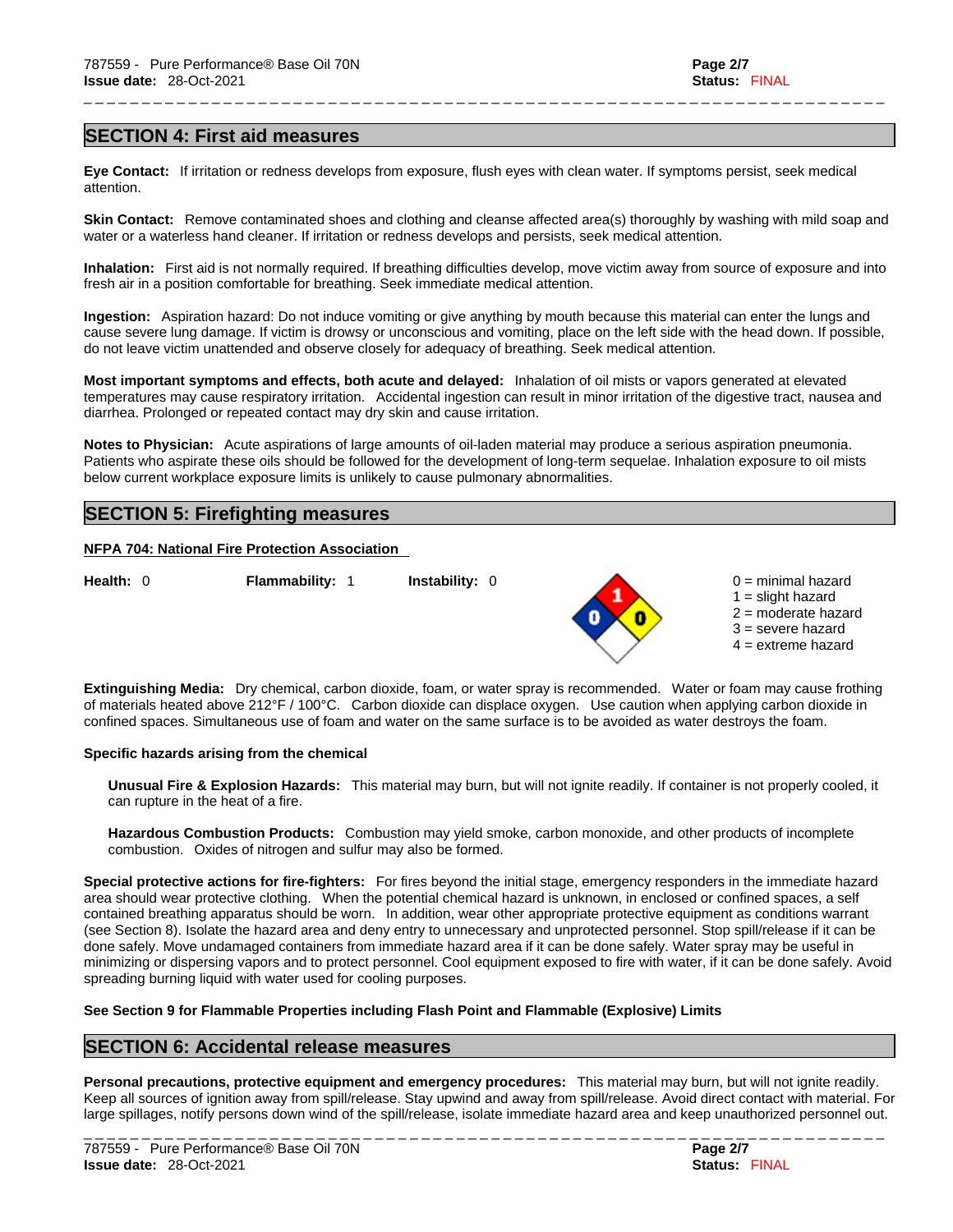Wear appropriate protective equipment, including respiratory protection, as conditions warrant (see Section 8). See Sections 2 and 7 for additional information on hazards and precautionary measures.

\_ \_ \_ \_ \_ \_ \_ \_ \_ \_ \_ \_ \_ \_ \_ \_ \_ \_ \_ \_ \_ \_ \_ \_ \_ \_ \_ \_ \_ \_ \_ \_ \_ \_ \_ \_ \_ \_ \_ \_ \_ \_ \_ \_ \_ \_ \_ \_ \_ \_ \_ \_ \_ \_ \_ \_ \_ \_ \_ \_ \_ \_ \_ \_ \_ \_ \_ \_ \_

**Environmental Precautions:** Stop and contain spill/release if it can be done safely. Prevent spilled material from entering sewers, storm drains, other unauthorized drainage systems, and natural waterways. Use water sparingly to minimize environmental contamination and reduce disposal requirements. If spill occurs on water notify appropriate authorities and advise shipping of any hazard. Spills into or upon navigable waters, the contiguous zone, or adjoining shorelines that cause a sheen or discoloration on the surface of the water, may require notification of the National Response Center (phone number 800-424-8802).

**Methods and material for containment and cleaning up:** Notify relevant authorities in accordance with all applicable regulations. Immediate cleanup of any spill is recommended. Dike far ahead of spill for later recovery or disposal. Absorb spill with inert material such as sand or vermiculite, and place in suitable container for disposal. If spilled on water remove with appropriate methods (e.g. skimming, booms or absorbents). In case of soil contamination, remove contaminated soil for remediation or disposal, in accordance with local regulations.

Recommended measures are based on the most likely spillage scenarios for this material; however local conditions and regulations may influence or limit the choice of appropriate actions to be taken. See Section 13 for information on appropriate disposal.

# **SECTION 7: Handling and storage**

**Precautions for safe handling:** Keep away from flames and hot surfaces. Wash thoroughly after handling. Use good personal hygiene practices and wear appropriate personal protective equipment (see section 8). Spills will produce very slippery surfaces. Do not wear contaminated clothing or shoes. Do not enter confined spaces such as tanks or pits without following proper entry procedures such as ASTM D-4276 and 29CFR 1910.146.

**Conditions for safe storage:** Keep container(s) tightly closed and properly labeled. Use and store this material in cool, dry, well-ventilated area away from heat and all sources of ignition. Store only in approved containers. Keep away from any incompatible material (see Section 10). Protect container(s) against physical damage.

"Empty" containers retain residue and may be dangerous. Do not pressurize, cut, weld, braze, solder, drill, grind, or expose such containers to heat, flame, sparks, or other sources of ignition. They may explode and cause injury or death."Empty" drums should be completely drained, properly bunged, and promptly shipped to the supplier or a drum reconditioner. All containers should be disposed of in an environmentally safe manner and in accordance with governmental regulations. Before working on or in tanks which contain or have contained this material, refer to OSHA regulations, ANSI Z49.1, and other references pertaining to cleaning, repairing, welding, or other contemplated operations.

The estimated shelf life of this product is 3 years based on optimum storage conditions referenced in this section.

# **SECTION 8: Exposure controls/personal protection**

# **Occupational exposure limits**

| <b>Substance</b>                     | <b>ACGIH</b>                 | OSHA    | Mexico | <b>Phillips 66</b> |
|--------------------------------------|------------------------------|---------|--------|--------------------|
| Distillates, petroleum, hydrotreated | TWA-8hr: 5 mg/m <sup>3</sup> | $- - -$ | $---$  | $\sim$             |
| light paraffinic                     | STEL: $10 \text{ mg/m}^3$    |         |        |                    |
|                                      | as Oil Mist, if Generated    |         |        |                    |

State, local or other agencies or advisory groups may have established more stringent limits. Consult an industrial hygienist or similar professional, or your local agencies, for further information.

| Biological occupational exposure limits |  |
|-----------------------------------------|--|
| None.                                   |  |

**Engineering controls:** If current ventilation practices are not adequate to maintain airborne concentrations below the established exposure limits, additional engineering controls may be required.

**Eye/Face Protection:** The use of eye/face protection is not normally required; however, good industrial hygiene practice suggests the use of eye protection that meets or exceeds ANSI Z.87.1 whenever working with chemicals.

| 787559 -<br>Pure Performance® Base Oil 70N | Page 3/7                |
|--------------------------------------------|-------------------------|
| 28-Oct-2021<br><b>Issue date:</b>          | Status:<br><b>FINAL</b> |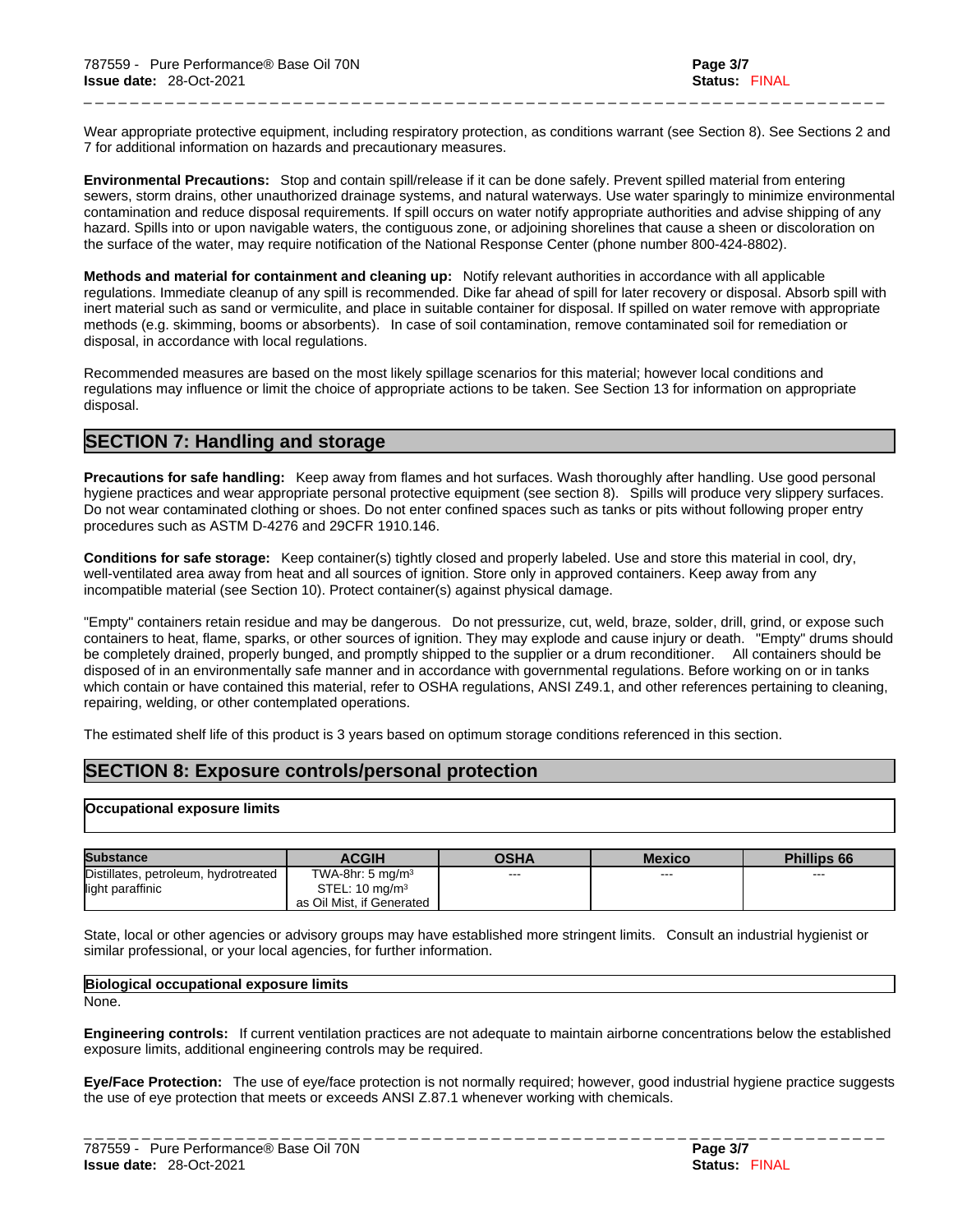**Skin/Hand Protection:** The use of skin protection is not normally required; however, good industrial hygiene practice suggests the use of gloves or other appropriate skin protection whenever working with chemicals. Suggested protective materials: Nitrile rubber

\_ \_ \_ \_ \_ \_ \_ \_ \_ \_ \_ \_ \_ \_ \_ \_ \_ \_ \_ \_ \_ \_ \_ \_ \_ \_ \_ \_ \_ \_ \_ \_ \_ \_ \_ \_ \_ \_ \_ \_ \_ \_ \_ \_ \_ \_ \_ \_ \_ \_ \_ \_ \_ \_ \_ \_ \_ \_ \_ \_ \_ \_ \_ \_ \_ \_ \_ \_ \_

**Respiratory Protection:** Where there is potential for airborne exposure above the exposure limit a NIOSH certified air purifying respirator equipped with R or P95 filters may be used.

A respiratory protection program that meets or is equivalent to OSHA 29 CFR 1910.134 and ANSI Z88.2 should be followed whenever workplace conditions warrant a respirator's use. Air purifying respirators provide limited protection and cannot be used in atmospheres that exceed the maximum use concentration (as directed by regulation or the manufacturer's instructions), in oxygen deficient (less than 19.5 percent oxygen) situations, or under conditions that are immediately dangerous to life and health (IDLH).

Suggestions provided in this section for exposure control and specific types of protective equipment are based on readily available information. Users should consult with the specific manufacturer to confirm the performance of their protective **equipment. Specific situations may require consultation with industrial hygiene, safety, or engineering professionals.**

# **SECTION 9: Physical and chemical properties**

**Note:** Unless otherwise stated, values are determined at 20°C (68°F) and 760 mm Hg (1 atm). Data represent typical values and are not intended to be specifications.

**Appearance: Colorless, Transparent Physical form of product:** Liquid **Odor:** Petroleum<br> **Petroleum Odor threshold:** Petroleum **Petroleum Petroleum Petroleum Odor threshold: pH:** Not applicable **Melting / freezing point:** No data **Initial boiling point and boiling range:** No data **Flash point:** 350 °F / 177 °C **Method:** Cleveland Open Cup (COC), ASTM D92 **Evaporation Rate (nBuAc=1):** <1 **Flammability (solid, gas):** Not applicable **Upper Explosive Limits (vol% in air):** No data **Lower Explosive Limits (vol% in air):** No data **Vapor density:**  $>1$  (air = 1) **Relative density:** 0.853 - 0.856 @ 60ºF (15.6ºC) (water = 1) **Solubility(ies):** Insoluble **Partition coefficient n-octanol /water (log Kow):** No data **Autoignition temperature:** 549 - 662 °F / 287 - 350 °C **Decomposition temperature:** No data **Viscosity:** 2.8 - 3.2 cSt @ 100°C; 11.8 - 14 cSt @ 40°C **Molecular weight:** No data

**Other information Particle Size:** No data **Percent volatile** Nil

**Vapor pressure:** <0.1 kPa @ 104°F / 40°C

**Pour point:** -17 °F / -27 °C **Bulk density** 7.11 - 7.18 lbs/gal

# **SECTION 10: Stability and reactivity**

**Reactivity:** Not chemically reactive.

**Chemical stability:** Stable under normal ambient and anticipated conditions of use.

**Possibility of Hazardous Reactions:** Hazardous reactions not anticipated.

**Conditions to Avoid:** Extended exposure to high temperatures can cause decomposition. Avoid all possible sources of ignition.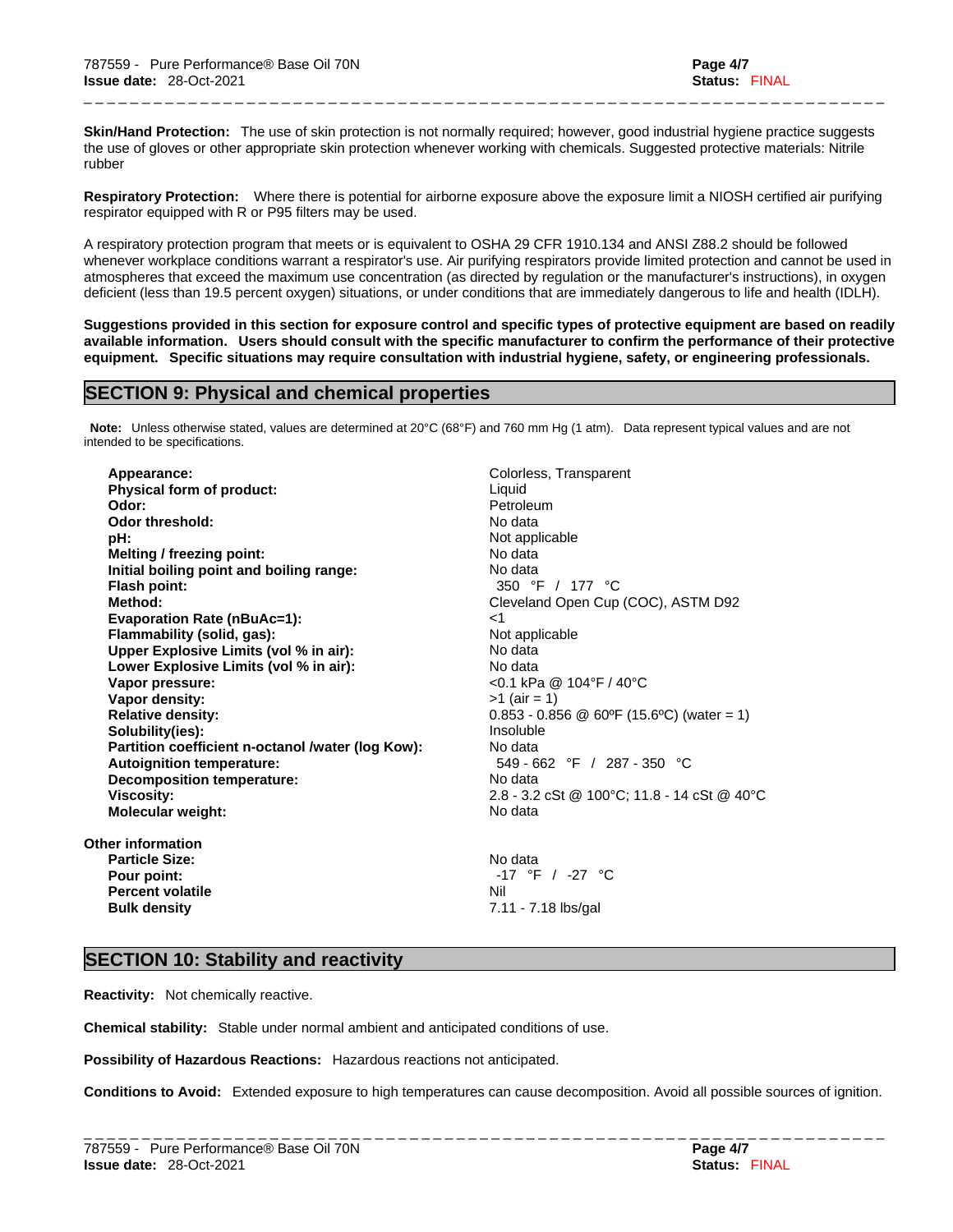**Incompatible Materials:** Avoid contact with strong oxidizing agents and strong reducing agents.

**Hazardous Decomposition Products:** Not anticipated under normal conditions of use.

# **SECTION 11: Toxicological information**

#### **Information on Toxicological Effects**

#### **Substance / Mixture**

| <b>Acute</b><br><b>Toxicity</b> | <b>Hazard</b>          | Additional Information ILC50/LD50 Data |                   |
|---------------------------------|------------------------|----------------------------------------|-------------------|
| <b>Inhalation</b>               | Unlikely to be harmful |                                        | l > 5 ma/L (mist) |
| Dermal                          | Unlikely to be harmful |                                        | >2 a/ka           |
| Oral                            | Unlikely to be harmful |                                        | >5 a/ka           |

\_ \_ \_ \_ \_ \_ \_ \_ \_ \_ \_ \_ \_ \_ \_ \_ \_ \_ \_ \_ \_ \_ \_ \_ \_ \_ \_ \_ \_ \_ \_ \_ \_ \_ \_ \_ \_ \_ \_ \_ \_ \_ \_ \_ \_ \_ \_ \_ \_ \_ \_ \_ \_ \_ \_ \_ \_ \_ \_ \_ \_ \_ \_ \_ \_ \_ \_ \_ \_

**Likely Routes of Exposure:** Inhalation, eye contact, skin contact

**Aspiration Hazard:** May be fatal if swallowed and enters airways

**Skin Corrosion/Irritation:** Not expected to be irritating. Repeated exposure may cause skin dryness or cracking.

**Serious Eye Damage/Irritation:** Not expected to be irritating.

**Skin Sensitization:** Not expected to be a skin sensitizer.

**Respiratory Sensitization:** No information available.

**Specific target organ toxicity - Single exposure:** Not expected to cause organ effects from single exposure.

**Specific target organ toxicity - Repeated exposure:** Not expected to cause organ effects from repeated exposure.

**Carcinogenicity:** Not expected to cause cancer. This oil has been highly refined by a variety of processes to reduce aromatics and improve performance characteristics. It meets the IP-346 criteria of less than 3 percent PAH's and is not considered a carcinogen by the International Agency for Research on Cancer.

**Germ Cell Mutagenicity:** Not expected to cause heritable genetic effects.

**Reproductive Toxicity:** Not expected to cause reproductive toxicity.

# **SECTION 12: Ecological information**

# **GHS Classification: No classified hazards**

**Toxicity:** All acute aquatic toxicity studies on samples of lubricant base oils show acute toxicity values greater than 100 mg/L for invertebrates, algae and fish. These tests were carried out on water accommodated fractions and the results are consistent with the predicted aquatic toxicity of these substances based on their hydrocarbon compositions.

**Persistence and Degradability:** The hydrocarbons in this material are not readily biodegradable, but since they can be degraded by microorganisms, they are regarded as inherently biodegradable.

# **Persistence per IOPC Fund definition:** Persistent

**Bioaccumulative Potential:** Log Kow values measured for the hydrocarbon components of this material are greater than 5.3, and therefore regarded as having the potential to bioaccumulate. In practice, metabolic processes may reduce bioconcentration.

**Mobility in Soil:** Volatilization to air is not expected to be a significant fate process due to the low vapor pressure of this material. In water, base oils will float and spread over the surface at a rate dependent upon viscosity. There will be significant removal of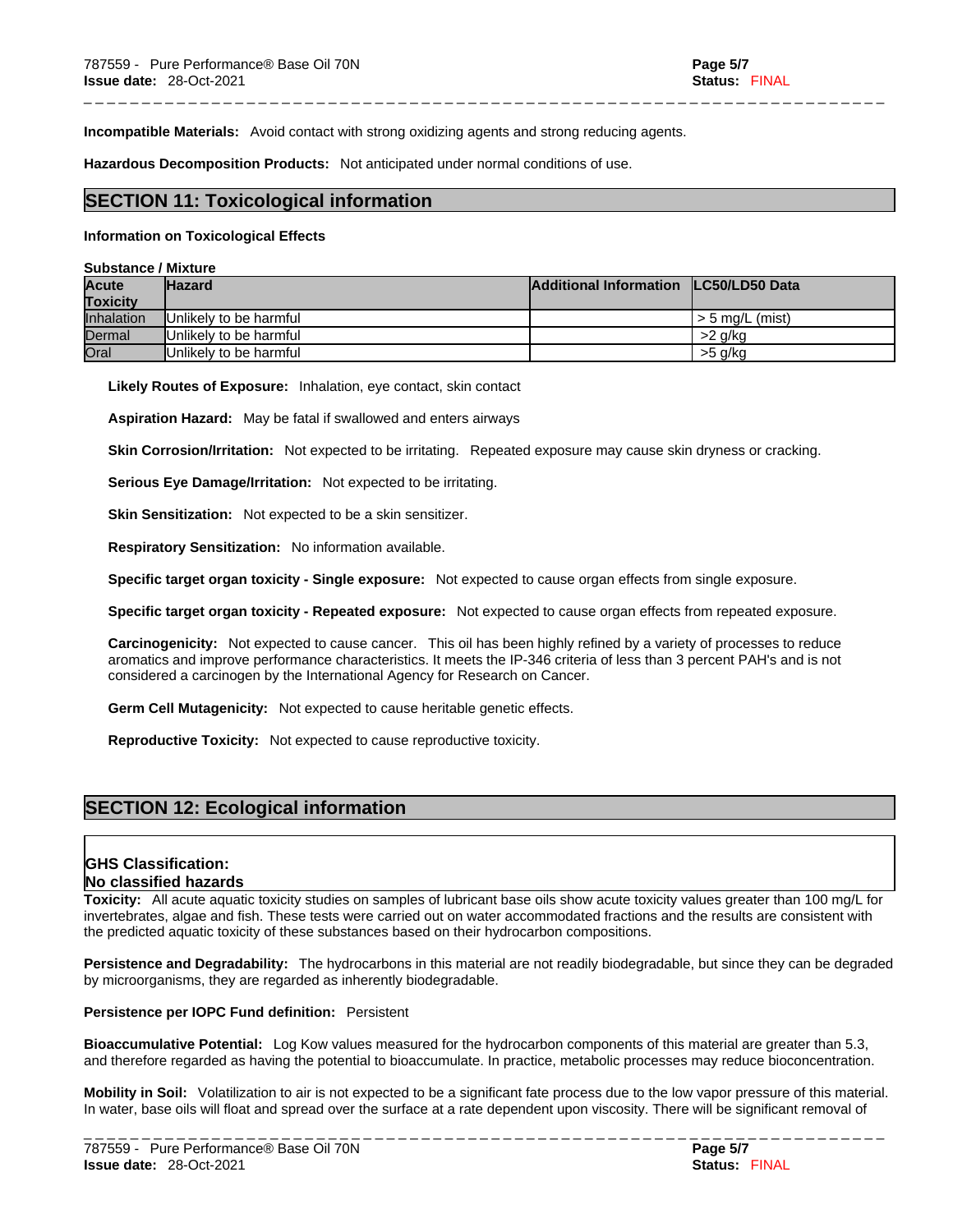hydrocarbons from the water by sediment adsorption. In soil and sediment, hydrocarbon components will show low mobility with adsorption to sediments being the predominant physical process. The main fate process is expected to be slow biodegradation of the hydrocarbon constituents in soil and sediment.

\_ \_ \_ \_ \_ \_ \_ \_ \_ \_ \_ \_ \_ \_ \_ \_ \_ \_ \_ \_ \_ \_ \_ \_ \_ \_ \_ \_ \_ \_ \_ \_ \_ \_ \_ \_ \_ \_ \_ \_ \_ \_ \_ \_ \_ \_ \_ \_ \_ \_ \_ \_ \_ \_ \_ \_ \_ \_ \_ \_ \_ \_ \_ \_ \_ \_ \_ \_ \_

**Other adverse effects:** None anticipated.

# **SECTION 13: Disposal considerations**

The generator of a waste is always responsible for making proper hazardous waste determinations and needs to consider state and local requirements in addition to federal regulations. This material, if discarded as produced, would not be a federally regulated RCRA "listed" hazardous waste and is not believed to exhibit characteristics of hazardous waste. See Sections 7 and 8 for information on handling, storage and personal protection and Section 9 for physical/chemical properties. It is possible that the material as produced contains constituents which are not required to be listed in the SDS but could affect the hazardous waste determination. Additionally, use which results in chemical or physical change of this material could subject it to regulation as a hazardous waste.This material under most intended uses would become "Used Oil" due to contamination by physical or chemical impurities. Whenever possible, Recycle used oil in accordance with applicable federal and state or local regulations. Container contents should be completely used and containers should be emptied prior to discard.

# **SECTION 14: Transport information**

**UN Number:** Not regulated **UN proper shipping name:** None **Transport hazard class(es):** None **Packing Group:** None **Environmental Hazard(s):** This product does not meet the DOT/UN/IMDG/IMO criteria of a marine pollutant **Special precautions for user:** If shipped by land in a packaging having a capacity of 3,500 gallons or more, the provisions of 49 CFR, Part 130 apply. (Contains oil)  *If transported in bulk by marine vessel in international waters, product is being carried under the scope of MARPOL Annex I.*

**Transport in bulk according to Annex II of MARPOL 73/78 and the IBC Code:** Not applicable

# **SECTION 15: Regulatory information**

# **CERCLA/SARA - Section 302 Extremely Hazardous Substances and TPQs (in pounds)**

This material does not contain any chemicals subject to the reporting requirements of SARA 302 and 40 CFR 372.

# **CERCLA/SARA - Section 311/312 (Title III Hazard Categories)**

Should this product meet EPCRA 311/312 Tier reporting criteria at 40 CFR 370, refer to Section 2 of this SDS for appropriate classifications.

# **CERCLA/SARA - Section 313 and 40 CFR 372**

This material does not contain any chemicals subject to the reporting requirements of SARA 313 and 40 CFR 372.

# **EPA (CERCLA) Reportable Quantity (in pounds)**

This material does not contain any chemicals with CERCLA Reportable Quantities.

# **California Proposition 65**

This material does not contain any chemicals which are known to the State of California to cause cancer, birth defects or other reproductive harm at concentrations that trigger the warning requirements of California Proposition 65.

# **International Inventories**

| <b>Substance</b> | <b>Australia</b><br>(AICS) | Canada<br>(DSL) | <b>Canada</b><br>(NDSL) | China<br>(IECSC) | <b>Europe</b><br>(ELINCS) | <b>Europe</b><br>(EINECS) | Japan<br>(ENCS) | <b>South</b><br>Korea<br>(KECL) | <b>Philippines US (TSCA)</b><br>(PICCS) |           |
|------------------|----------------------------|-----------------|-------------------------|------------------|---------------------------|---------------------------|-----------------|---------------------------------|-----------------------------------------|-----------|
| Distillates.     |                            |                 |                         |                  |                           |                           |                 |                                 | $\lambda$                               | $\lambda$ |